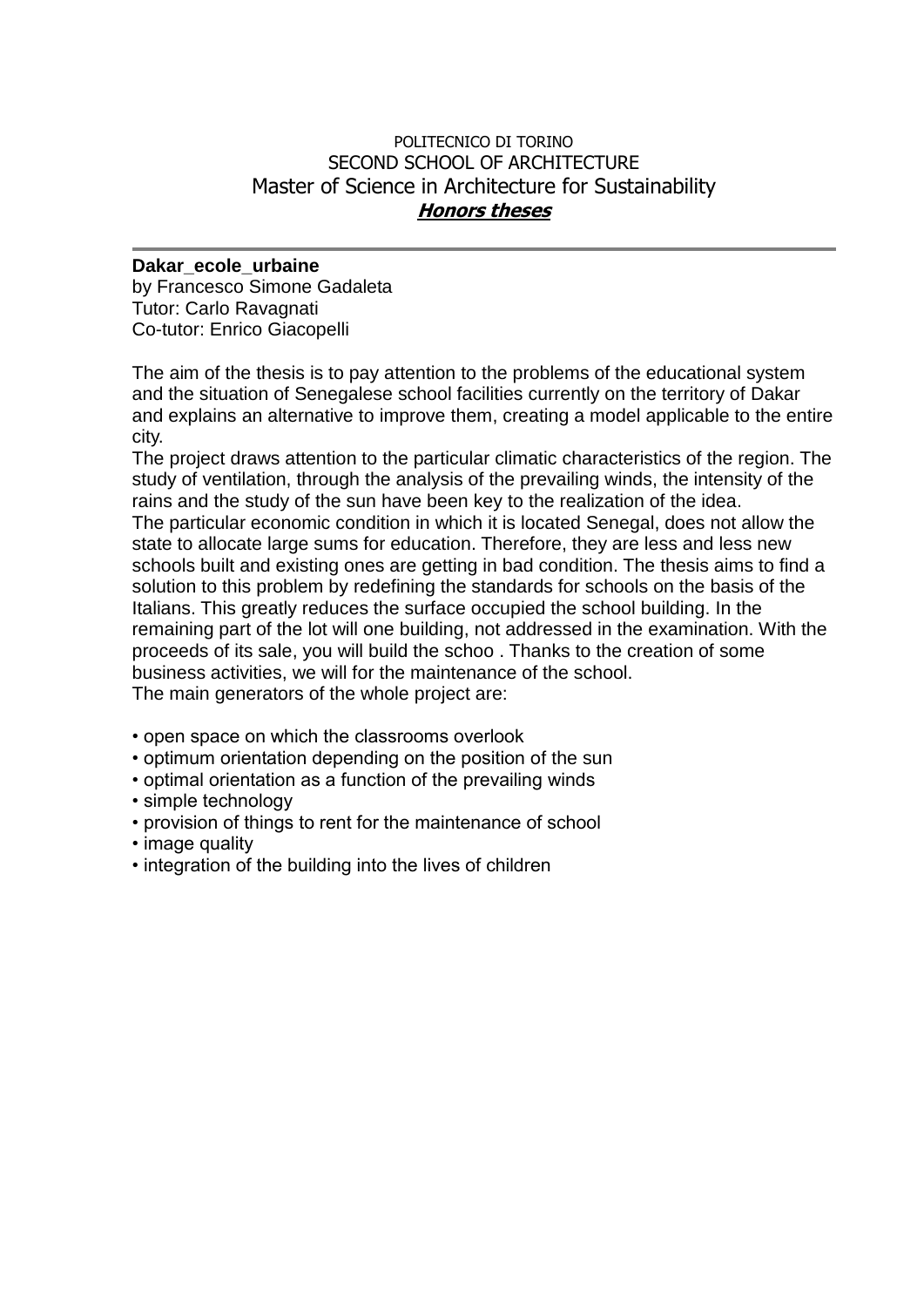

Exploded view of the module

The research is directed towards the use of materials are simple, inexpensive, durable and available in situ, which require minimal maintenance and, above all, the local population is able to manage.

The module subject of study has a rectangular shape: 9,5 x 7,5 m. Each classroom has a floor area of 63 mq, as required by local regulations.

The school is made of concrete blocks of the measure 50 x 25 x 25 cm; wall thickness ensures a good thermal inertia and causes temperature variations will note at a favorable time delay.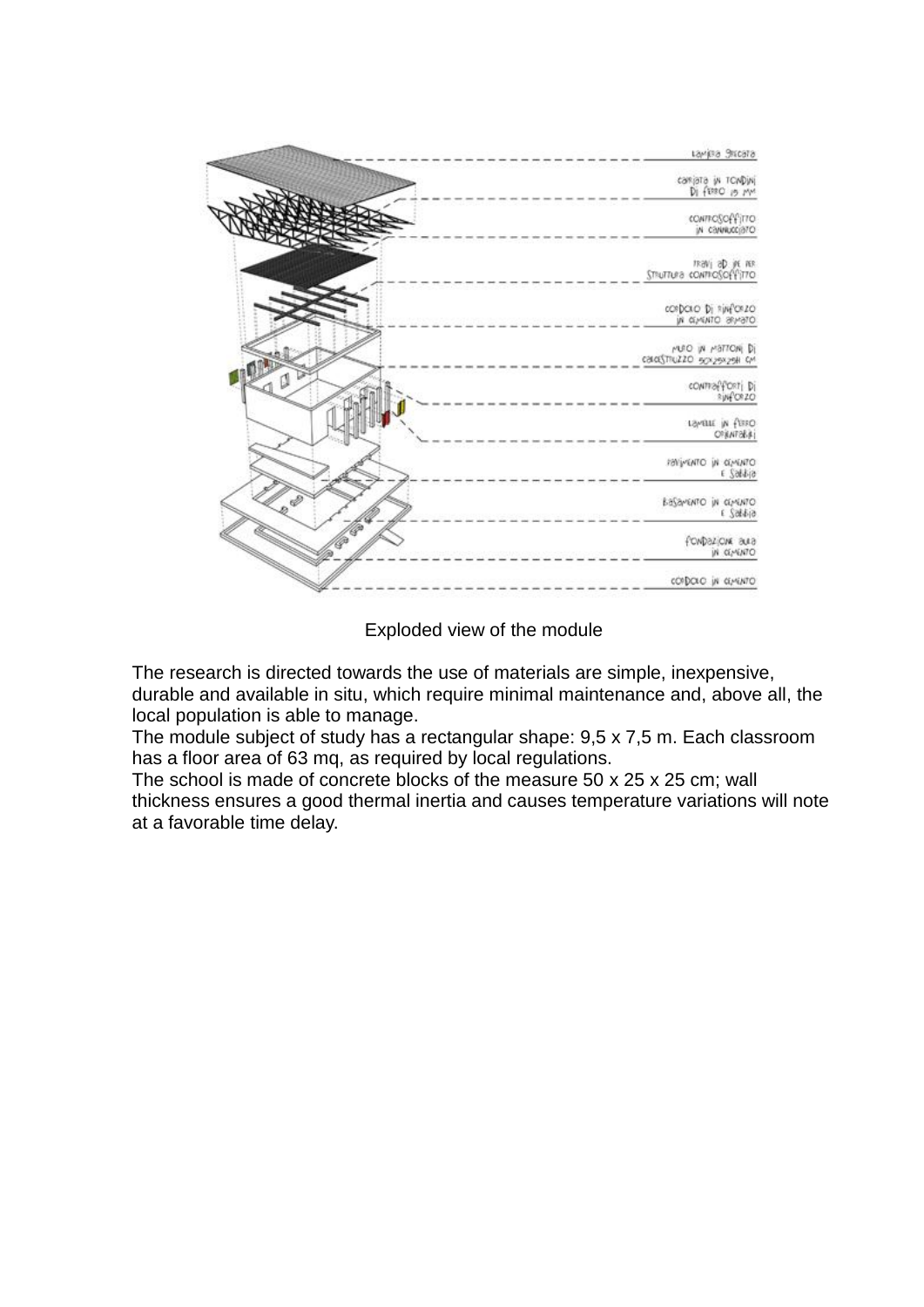

## Plant module

The module has some buttresses on each side, working together with the structure and stiffen the walls. A further stiffening element is constituted by a bead of reinforced concrete that runs along the entire perimeter of the walls, 25 cm high . On it support trusses, made of iron rods of 15 mm, which hold the cover plate on an angle. The module relies on mat foundation, concrete raised 30 cm from the ground to avoid the excavations for the foundations and to prevent that, during the rainy season, the water enters inside the classrooms allogandole .

The module provides for the realization of three openings for each long side. The windows have no glass or plexiglass because it totally useless in these latitudes, and are fitted with fins colored iron, adjustable thanks to a pin stuck in the wall.

The module finally presents a countertop, a thickness of 2 cm, made in cannucciato, which promotes the natural ventilation inside .

It should also be noted that the openings of the module - placed in line with each other - have been specially designed to facilitate the passage of air, lead to a renewal of its purity and increase the effects refrigerativi and the thermal comfort of the classroom.

The roof of the module was then designed in a raised position with respect to the slab, so as to allow a constant circulation of air and to avoid the stagnation of the heat below the cover. The roof juts out finally from the line of the walls and protects the classrooms from annoying direct radiation.